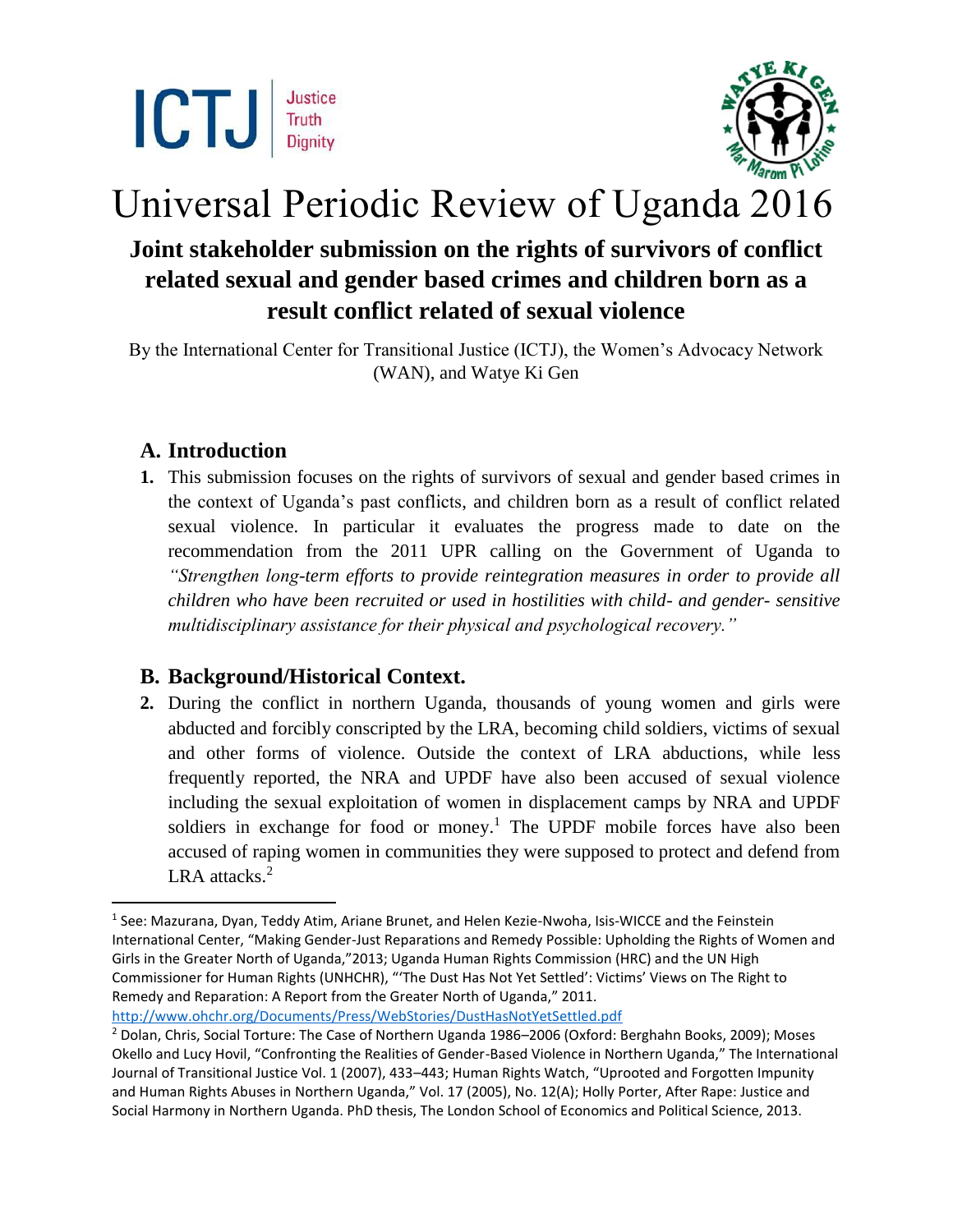- **3.** In 2008, the UNICEF-funded Survey on War Affected Youth (SWAY) in Uganda estimated that in Acholi sub-region alone, over 60,000 children and young people (aged 14-30) were abducted over the course of the conflict, which represents 1 in 3 male adolescents and 1 in 6 female adolescents in Acholi.<sup>3</sup> Girls and women were forced to carry out a range of roles that included domestic labor, combat, and being "forced wives." Many gave birth to children as a result of sexual violence. In Acholi and Lango alone, it is estimated that there are between 3,000 and 8,000 children born of rape and 25,000 women victims of conflict-related sexual violence.<sup>4</sup>
- **4.** Many of these girls and women have faced problems reintegrating into their community on their return. Stigmatized and frequently denied shelter or access to land or property, these young women and their children require targeted assistance. The needs of these victims are complex and diverse, going beyond helping them to deal with the immediate consequences of violence. They also require support to help them successfully reintegrate into the community both socially and economically.
- **5.** To date there have not been long-term measures to facilitate the reintegration of children recruited or used in hostilities, and in particular nothing has been done for the children they returned with. A study conducted by ICTJ, found that the consequences of conflict related sexual violence are severe, long-lasting, and intergenerational.<sup>5</sup>
- **6.** A lack of redress compounded by the intersection of multiple factors—discriminatory cultural norms; abject poverty and scarce resources, including a lack of land for cultivation; patrilineal systems of identity; and rejection due to perceived association with rebels—leads to a series of human rights violations which impede mothers and their children born of sexual violence from integrating into their communities and becoming self-sufficient citizens who live with dignity.<sup>6</sup>

 $\overline{\phantom{a}}$ 

<sup>&</sup>lt;sup>3</sup> Jeannie Annan, Chris Blattman, Khristopher Carlson, and Dyan Mazurana, SWAY, "The State of Female Youth in Northern Uganda: Findings from the Survey of War Affected Youth: Survey for War Affected Youth (SWAY) Phase II" (2008), 31. [http://chrisblattman.com/documents/policy/sway/SWAY.Phase2.FinalReport.pdf.](http://chrisblattman.com/documents/policy/sway/SWAY.Phase2.FinalReport.pdf)

<sup>4</sup> Dyan Mazurana, Anastasia Marshak, Jimmy Hilton Opio, Rachel Gordon and Teddy Atim, "The impact of serious crimes during the war on households today in Northern Uganda," Secure Livelihoods Research Consortium (SLRC) Briefing Paper 5 (May 2014). Available here:

http://www.securelivelihoods.org/publications\_details.aspx?resourceid=298 . The authors of this study noted that these statistics are likely to be severe underestimations given the stigma that inhibits victims from disclosing this type of violation.

<sup>5</sup> Virginie Ladisch, *"From rejection to redress: Overcoming the legacies of conflict related sexual violence in Uganda"*  (ICTJ) 2015.

<sup>6</sup> Ibid,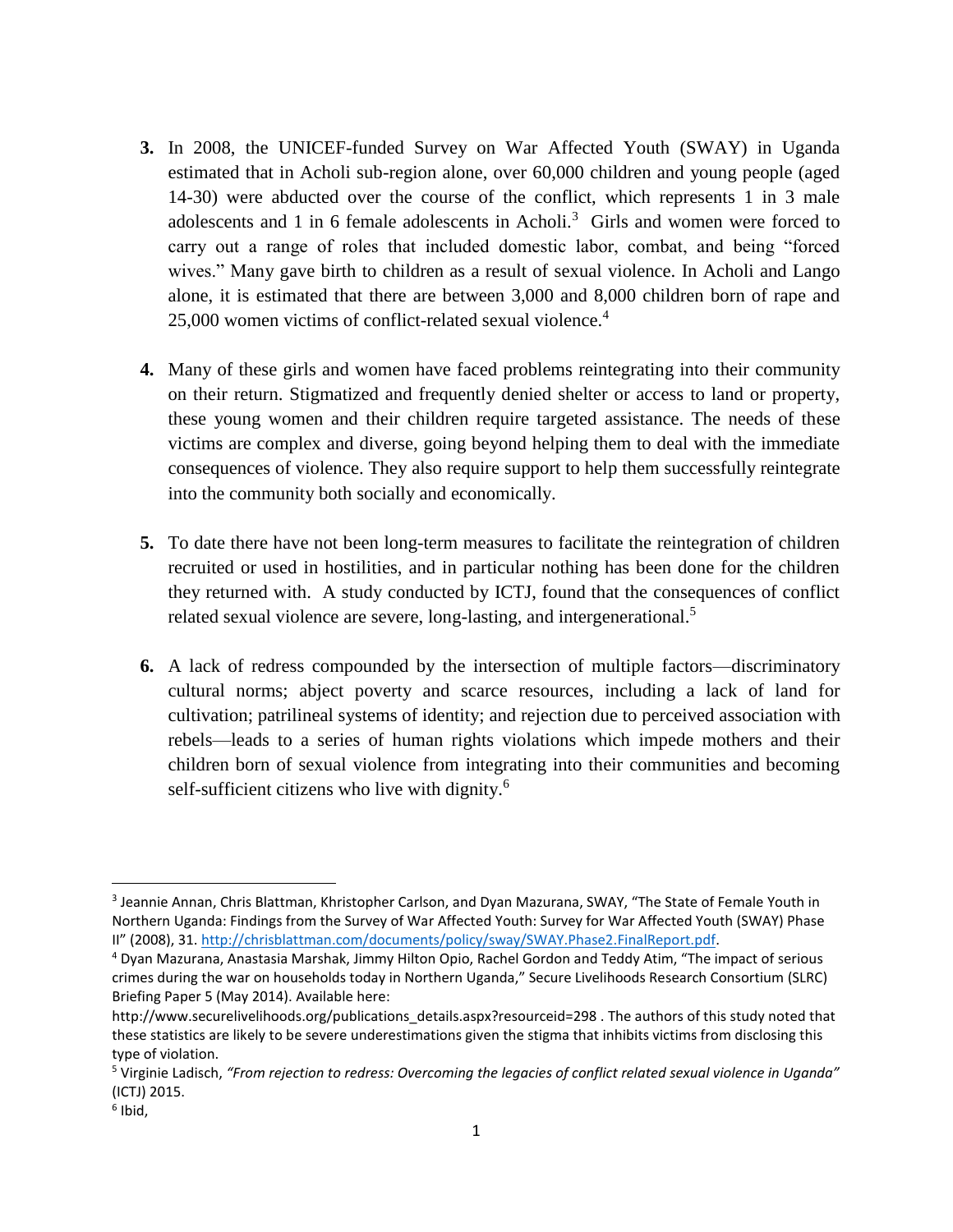#### **C. Substantive Concerns**

 $\overline{\phantom{a}}$ 

- **7.** The 2011 UPR review of Uganda included several recommendations focused on the status of the rights of survivors of sexual and gender based crimes and children affected by conflict. One of these recommendations made to and accepted by the GoU in 2011 was to *"Strengthen long-term efforts to provide reintegration measures in order to provide all children who have been recruited or used in hostilities with child- and gender- sensitive multidisciplinary assistance for their physical and psychological recovery."*
- **8.** Five years later, based on an assessment carried out by ICTJ and first-hand information from the Women's Advocacy Network and Watyeki Gen, evidence shows that two key ideas mentioned in this recommendation, *long-term* and *child- and gender-sensitive* multidisciplinary assistance have not been addressed.
- **9.** To date there have been no targeted initiatives to provide long-term and child and gender specific assistance for children who were recruited or used in hostilities. Whereas in 2014, the Parliament of Uganda passed a motion<sup>7</sup> directing the government to establish gender sensitive reparations program for persons affected by the LRA conflict, the executive is yet to implement the parliamentary resolution.
- **10.** On paper the Government of Uganda did provide development and reconstruction funds for war-affected communities and—through the Amnesty commission—reinsertion and reintegration support for returnees, yet in practice the government largely failed to reach and provide support for formerly abducted young mothers<sup>8</sup> and their children born of sexual violence. For those who were able to receive support through existing development programs,<sup>9</sup> the type of support provided was insufficient to address their particular and specific needs. The Amnesty Commission distributed the same reinsertion and reintegration assistance to reporters regardless of a number of critical factors that might have shaped their reintegration, such as duration of abduction, gender distinctions, and whether or not they returned with children. As a Gulu District Local Government Official noted: "*Children born in captivity were not considered in packages awarded to applicants for amnesty. The Amnesty Commission did not consider the needs of the mothers who returned with children."<sup>10</sup>* The assistance was short-term and focused on

 $7$  Motion for a resolution of Parliament on the Plight of Persons Affected by the Lord's Resistance Army Rebellion, Parliament of Uganda, 2014.

<sup>&</sup>lt;sup>8</sup> These are young girls who were recruited or used in hostilities and as a result returned with children

<sup>9</sup> The government programs include, The Peace Recovery and Development Program, The Northern Uganda Social Action Fund, the Youth Livelihood program

<sup>10</sup> Virginie Ladisch, *"From rejection to redress: Overcoming the legacies of conflict related sexual violence in Uganda"* (ICTJ) 2015, p9. Available at: https://www.ictj.org/sites/default/files/ICTJ-Report-Uganda-Children-2015.pdf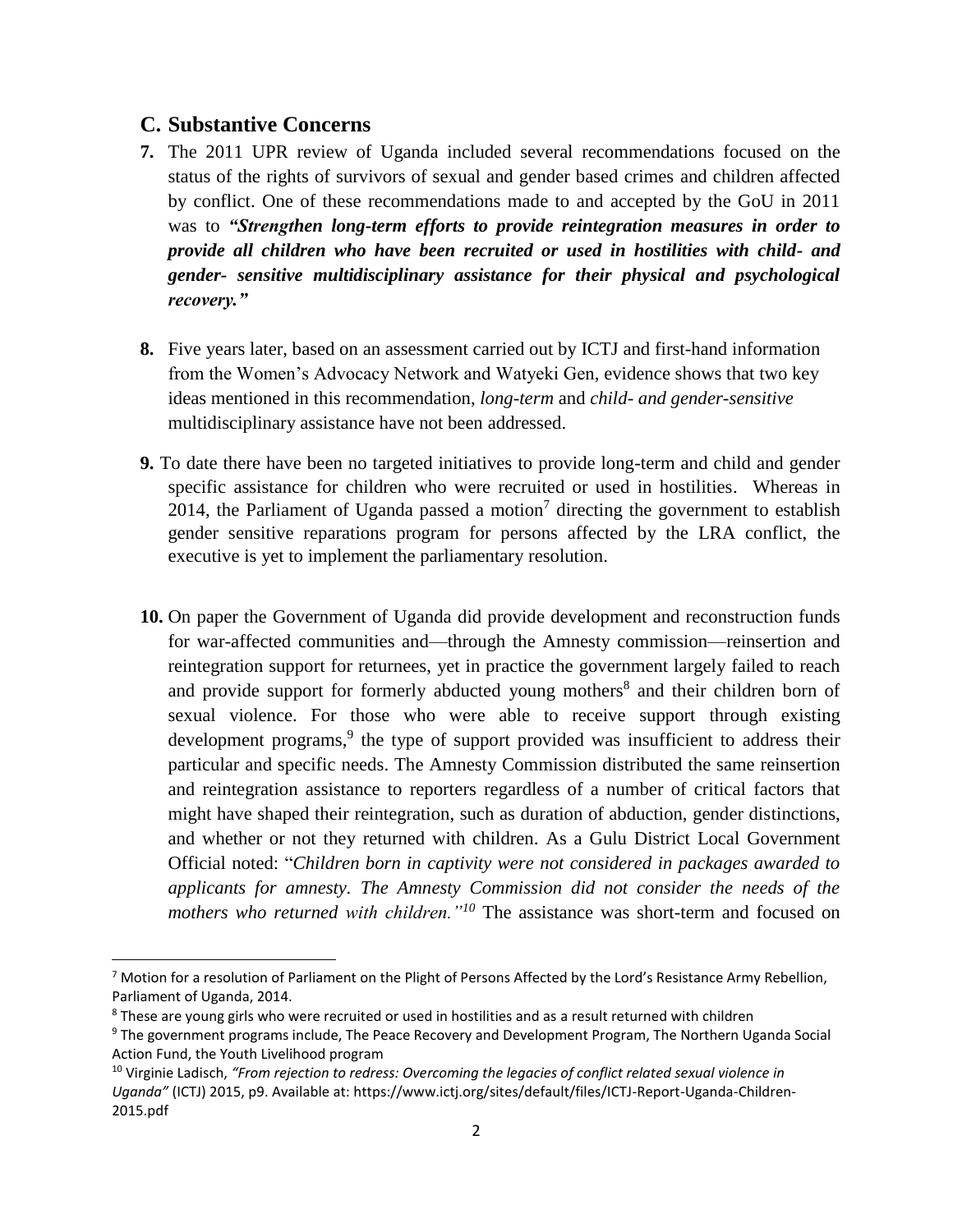limited economic support, but fell far short of the multidisciplinary and long-term support needed to effectively reintegrate into society and provide for their children born of sexual violence*.*

**11.** ICTJ, WAN, and Watye Ki Gen want to call attention to ongoing violations of the basic rights of children born of sexual violence and their mothers.

## **D. Specific Human Rights issues**

 $\overline{a}$ 

- **12. The Right to an effective remedy and reparations (**Universal Declaration of Human Rights (UDHR) Article 4, The International Covenant on Civil and Political Rights (ICCPR), Art 2(3). Victims of gross violations of human rights have a right to an effective remedy, which includes the right to "adequate, effective and prompt reparation" and "access to relevant information concerning violations and reparation mechanism.<sup>11</sup> To date, victims of conflict related sexual violence and children who were abducted and used in hostilities are yet to receive any form of remedy and reparations. The 5<sup>th</sup> draft National Transitional Justice Policy, which proposes a broad range of mechanisms that would provide redress to victims of conflict related gross human rights violations and violations of international humanitarian law, has been under discussion for the past four years and awaits cabinet and parliamentary approval before it comes into force.
- **13.** Testimonies shared with ICTJ across the four sub-regions showed that the initial violation inflicted on the mother, when left unacknowledged and unredressed, has severe consequences for her and her children as well as the caretakers who provide support to the children.

#### **14. Specific Recommendations on the right to an effective remedy:**

i. The government of Uganda should urgently implement a comprehensive and gender sensitive reparations program, which will address the needs of vulnerable victims in a practical, meaningful, and feasible way. Reparations measures should also be distributed in a way that does not further contribute to stigma and resentment against victims.

<sup>&</sup>lt;sup>11</sup> UN General Assembly, Basic Principles and Guidelines on the Right to a Remedy and Reparation for Victims of Gross Violations of International Human Rights Law and Serious Violations of International Humanitarian Law, G.A. Res. 60/147, U.N. Doc. A/ RES/60/147 (Mar. 21, 2006) [hereinafter UN Basic Guidelines], www.unhcr.org/refworld/docid/4721cb942.html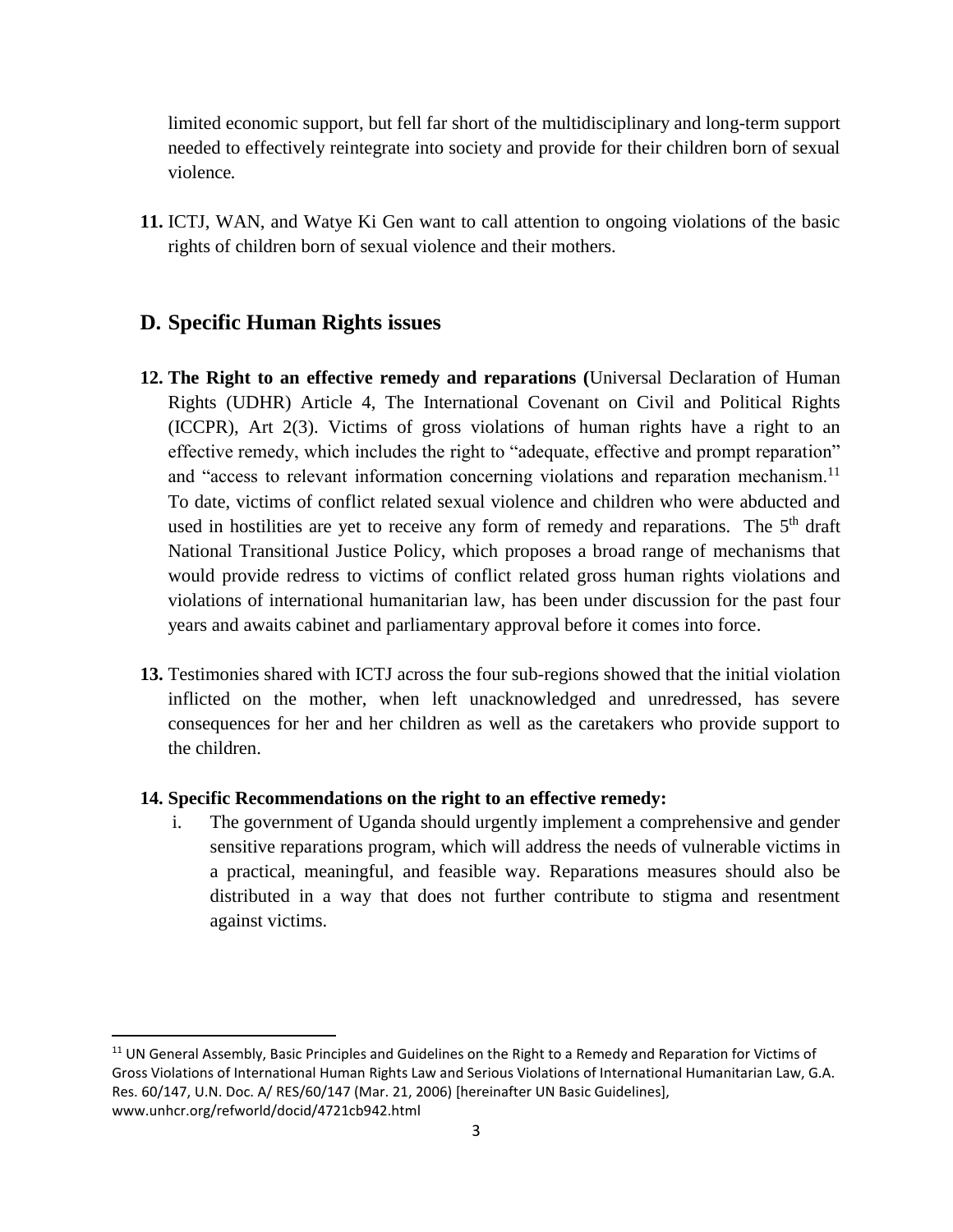- ii. The government of Uganda should urgently implement the parliamentary resolution on the plight of persons affected by the LRA conflict<sup>12</sup> which inter alia calls for the establishment of a gender-sensitive reparations fund for persons affected by the LRA conflict and the prioritization of the livelihood, healthcare, skills training, and education needs of women and children affected by the LRA conflict.
- iii. The government of Uganda should accelerate the adoption of the draft national transitional justice policy and enact its implementing legislation. <sup>13</sup>
- **15. The right to equality and non-discrimination (UDHR Article 7, ICCPR Article 26).** The constitution of Uganda provides that all persons are equal before and under the law and persons shall not be discriminated against on the ground of sex, race, colour, ethnic origin, tribe, birth, creed or religion, social or economic standing, political opinion or disability.<sup>14</sup> The constitution asserts that women have the right to equal treatment and equal opportunities and "prohibits laws, cultures, customs or traditions which are against the dignity, welfare or interest of women or which undermine their status." <sup>15</sup> However in practice women continue to face many obstacles to enjoying their fundamental rights, a situation made worse for mothers of children born of sexual violence because of the social discrimination they face. Discrimination results in the denial of the right to shelter, the right to land, and inheritance rights. Discrimination also limits access to social and economic services.

#### **16. Specific Recommendations on the right to equality and non-discrimination**

- i. The government of Uganda should take measures to eliminate stigma and all forms of discrimination against formerly abducted young mothers and children born of conflict related sexual violence. These measures include community dialogues and sensitization campaigns conducted in partnership with local victims' organizations and community leaders; public awareness programs on the rights and protection of children born in captivity using different media platforms.
- ii. The government should strengthen social protection measures at the sub county level to ensure the protection and welfare of children born of sexual violence in the community.

l

<sup>&</sup>lt;sup>12</sup> Motion for a resolution of Parliament on the Plight of Persons Affected by the Lord's Resistance Army Rebellion, Parliament of Uganda, 2014.

<sup>&</sup>lt;sup>13</sup> Justice Law and Order Sector, "The Draft National Transitional Justice Policy" September 2014

<sup>14</sup> The Constitution of Uganda 1995, Article 20 and 21

<sup>15</sup> The Constitution of Uganda 1995, Article 33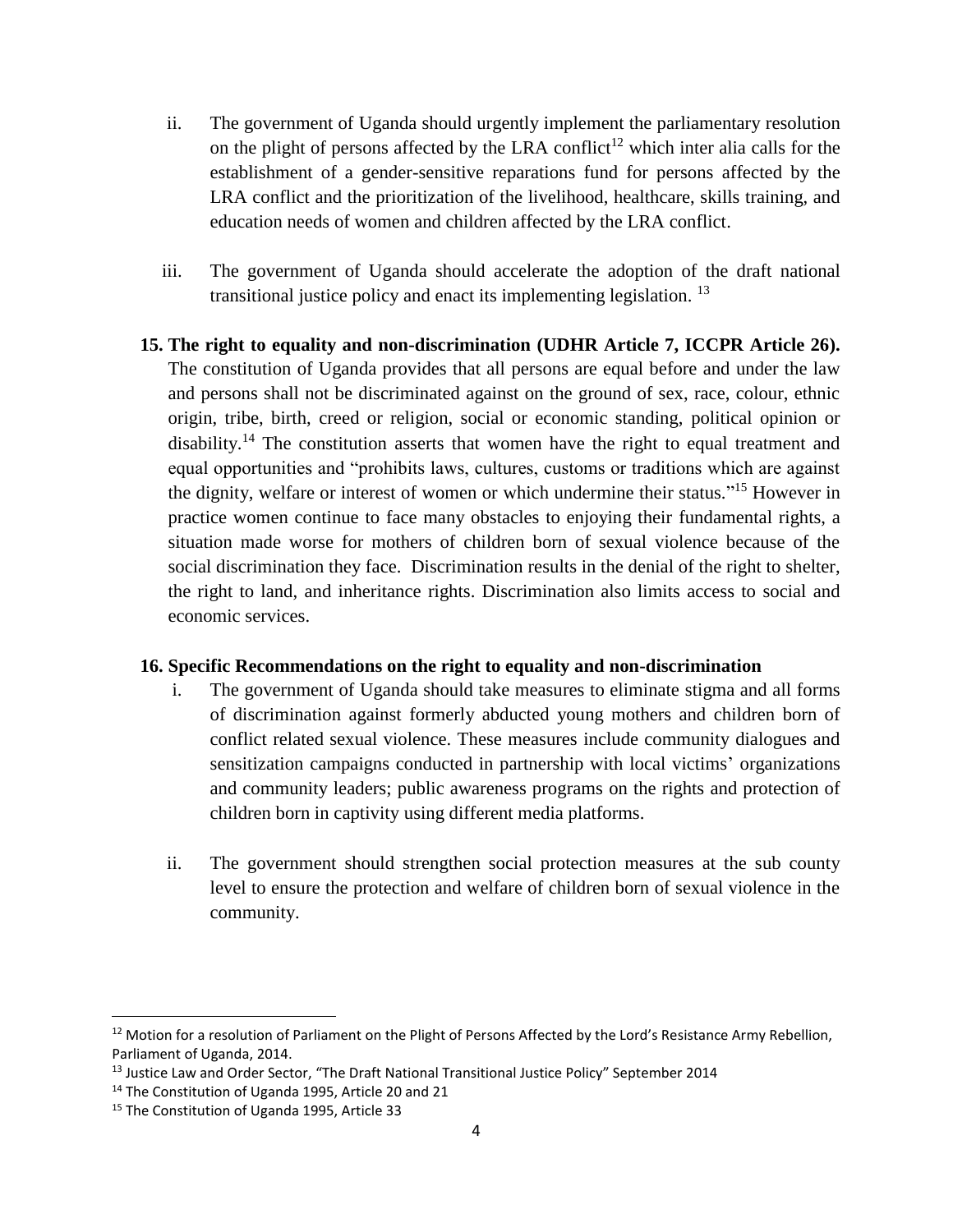- iii. The Equal Opportunities Commission should investigate all cases of discrimination against children born of sexual violence and their mothers, and offer appropriate remedies when it is established that discrimination has occurred.
- iv. The Human Rights Documentation Project should establish a data collection tool that captures information about, and the narratives of, children born of conflictrelated sexual violence and their mothers.
- v. The government should domesticate and implement the provisions of the Optional Protocol to the Convention on the Rights of the Child on the involvement of children in armed conflict.
- **17. The right to dignity (UDHR Article 1), the right to an adequate standard of living (UDHR Article 25, International Covenant on Economic, Social and Cultural Rights (ICESCR) Article 11)**. The right to an adequate standard of living requires, at a minimum, that everyone shall enjoy the necessary subsistence rights: adequate food and nutrition, clothing, housing and the necessary conditions of care when required. Discriminatory cultural norms; stigma, rejection, abject poverty and scarce resources, deprive mothers and their children born of sexual violence from accessing land for cultivation, shelter, food and other basic necessities, thus violating their right to dignity and an adequate standard of living. This is evidenced by alleged refusals by some families to provide support for the children and by some relatives accepting women who returned from captivity by rebels, but not the children they returned with. In ICTJ's consultations, children born of sexual violence and their mothers cited stigma and discrimination among their greatest problems.
- **18.** In many cases, children born of sexual violence are treated as social outcasts whose basic rights are routinely violated. As a sub-county official from Tubur noted, "There's a caste system in the family: those wanted, unwanted, and tolerated. Children born of sexual violence are in the latter two." A commonly held view is that children born of sexual violence should "pay for the sins" of their fathers, which is used to justify mistreatment and abuse. For example, one 18-year-old girl from Tubur recounted how, "There were days when we ate at school, and even though I had paid, when it was my turn, the teacher listed all the things my father stole and said, 'You should be satisfied,' and refused to serve me"

## **19. Specific recommendations on the right to dignity and the right to an adequate standard of living.**

i. The government of Uganda should establish measures that address the livelihood needs of the formerly abducted women and children born of conflict related sexual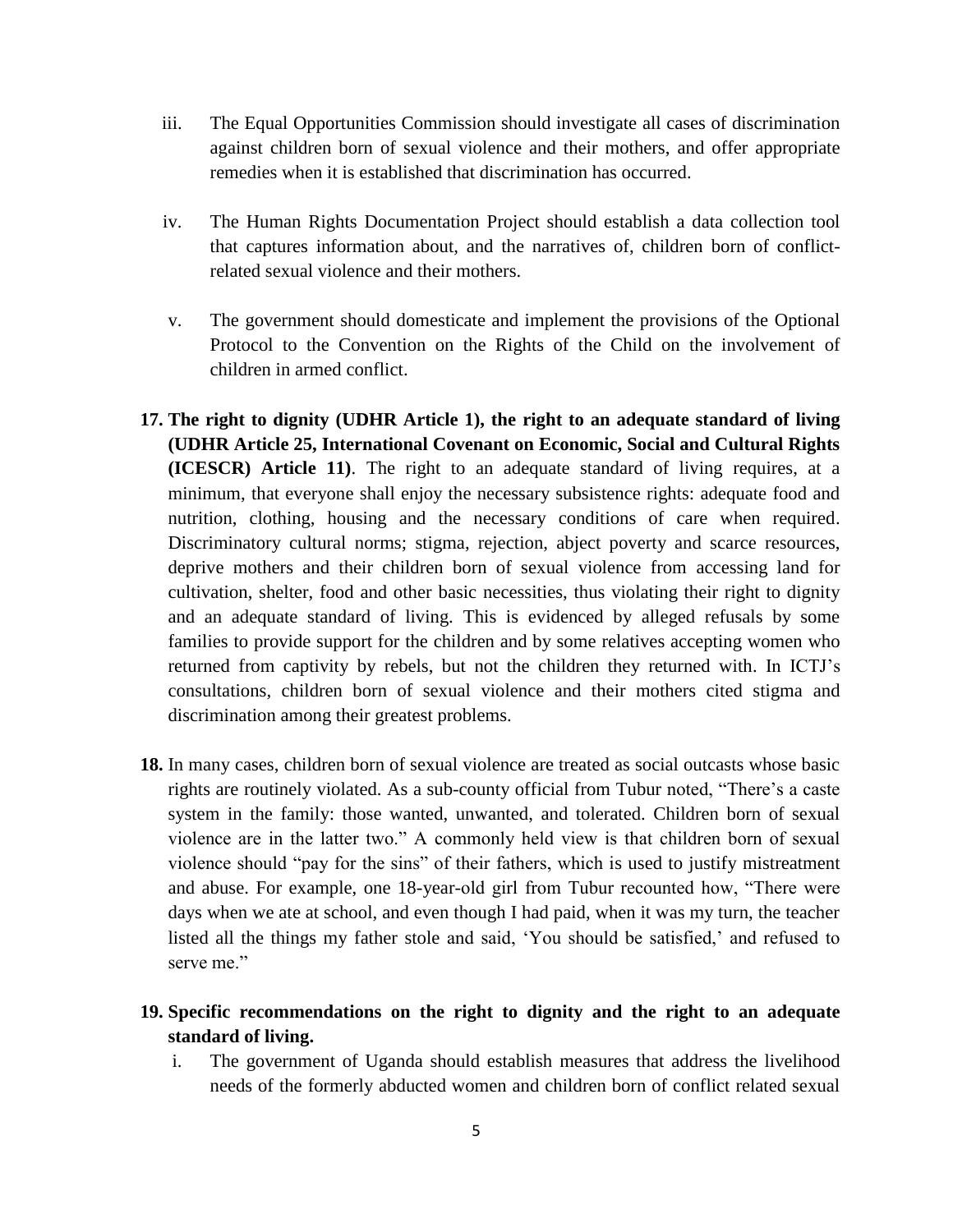violence. This includes providing them with income generating projects, as well as market-appropriate skills' training.

- ii. The government of Uganda should revise existing development program guidelines to specifically provide targeted measures for children born of sexual violence and their mothers as priority beneficiaries.
- **20. The right to education <sup>16</sup>(UDHR Article 9(1), Convention on the Rights of the Child Article 28, ICESCR Article 13):** Most of the formerly abducted women ICTJ consulted, consider education to be a beacon of hope for a better future and the key to advancement. "*Let our children go to school and be educated. When they are educated they shall be independent. Education shall be their father and mother,"* explained a mother from Barlonyo. Education was also seen as an escape from rejection and suffering, a means to empowerment, self-sufficiency community respect, and dignity.<sup>17</sup> However, for many formerly abducted young women, former child soldiers and children born and of conflict related sexual violence, the right to an education is elusive, either because they do not have the resources to attend school or because schools themselves become sites of further stigmatization and discrimination, by both fellow students and teachers. In Lira, at a school that was originally founded to help formerly abducted young mothers and their children, students informed ICTJ that they faced a multitude of challenges in schools, some students reported being called derogatory names like "rebel," "guerilla," and "child of a rebel" one of the students interviewed noted as follows: "*There are some teachers who claim that all the short, stunted, and dull children are Kony's children and this breaks our heart. At times, they say these words just when you are about to start sitting for your examinations and it discourages us a lot".*
- **21.** The stigmatization and mistreatment of children born of sexual violence in school can have a detrimental impact on their ability to perform well in school. In some instances, stigma and rejection forces some of the pupils drop out of school. Girls who drop out are vulnerable to trafficking and early child marriage.

#### **22. Specific recommendations on the right to education**

 $\overline{a}$ 

i. The government should establish affirmative action measures that enhance access to quality education for children affected by conflict and children born of conflict related sexual violence. This could include scholarships which cover tuition scholastic materials, uniforms, lunch and other essential requirements in order to

<sup>&</sup>lt;sup>16</sup> The right to education is enshrined in and is also provided for in the Constitution of Uganda,<sup>16</sup> and the Children's Act.<sup>16</sup>

<sup>17</sup> Virginie Ladisch, *"From rejection to redress: Overcoming the legacies of conflict related sexual violence in Uganda"* (ICTJ) 2015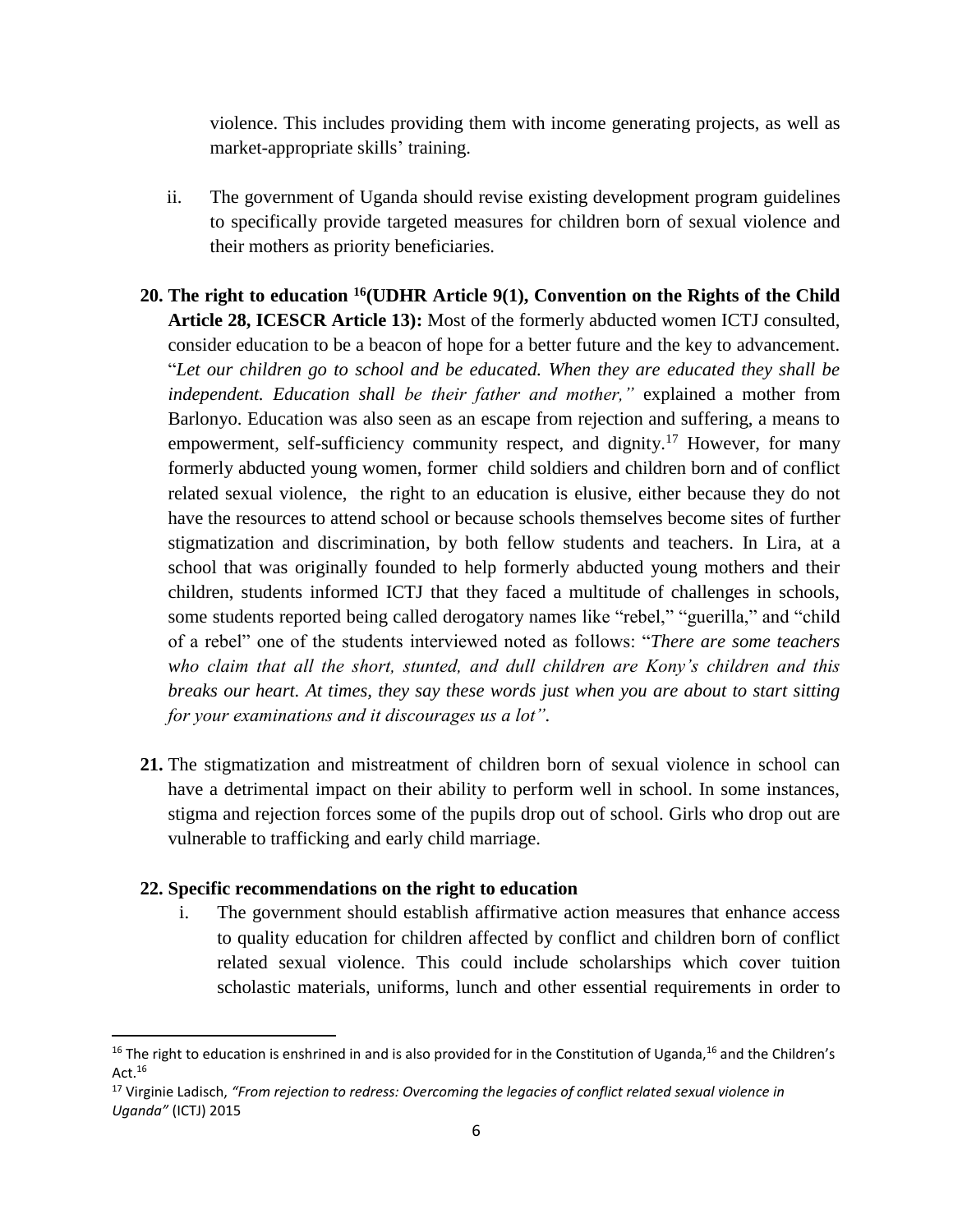eliminate possible barriers to accessing the free and specialized education opportunities.

- ii. The government should establish and adequately resource education facilities for the children born of war and their mothers. The teachers in these schools should have specialized training on how to handle traumatized and socially ostracized students and pupils.
- iii. Teachers training colleges' curriculum should include a training component about the recent conflicts, and train teachers in how to discuss this past with their students, and how to respond to situations of rejection that may arise within school. The emphasis of these trainings should be to highlight the blurred lines between victims and perpetrators, place the violations in a broader socio political context, and encourage respect of the rights of those were victimized in different ways.
- **23. The Right to Health (UDHR Article 25, ICESCR Article 12)**: During the conflict in northern Uganda, the civilian population was subjected to severe forms of physical violence, including mutilation; deliberate burning, gunshot wounds, shrapnel injuries, and beating. Victims of conflict related sexual violence suffer long term health consequences which include increased risk of infection of HIV/AIDS, reproductive health issues, problems requiring surgical intervention, and psychological impacts.

#### **24. Specific recommendations on the right to health**

i. The government should establish or strengthen specialized services at referral hospitals in conflict affected districts addressing reconstructive surgery and rehabilitation needs, including counseling, psychosocial support, and other services that meet the needs of victims of sexual violence.

## **E. Conclusion**

 $\overline{a}$ 

While the majority of families in northern Uganda struggle to meet their basic needs following two decades of conflict, recent studies have found that women and girls who experienced sexual violence and/or who returned from the LRA with children were among the most vulnerable categories of war-affected people across northern Uganda in relation to most measures of wellbeing, including wealth; food security; physical, mental, and emotional health; access to health care; and experience of crimes in the last three years.<sup>18</sup>

<sup>18</sup> See: Dyan Mazurana, Anastasia Marshak, Jimmy Hilton Opio, Rachel Gordon and Teddy Atim, Secure Livelihoods Research Consortium (SLRC), "The Impact of Serious Crimes During the War on Households Today in Northern Uganda," Briefing Paper 5, 2014. [http://www.securelivelihoods.org/publications\\_details.aspx?resourceid=298;](http://www.securelivelihoods.org/publications_details.aspx?resourceid=298)